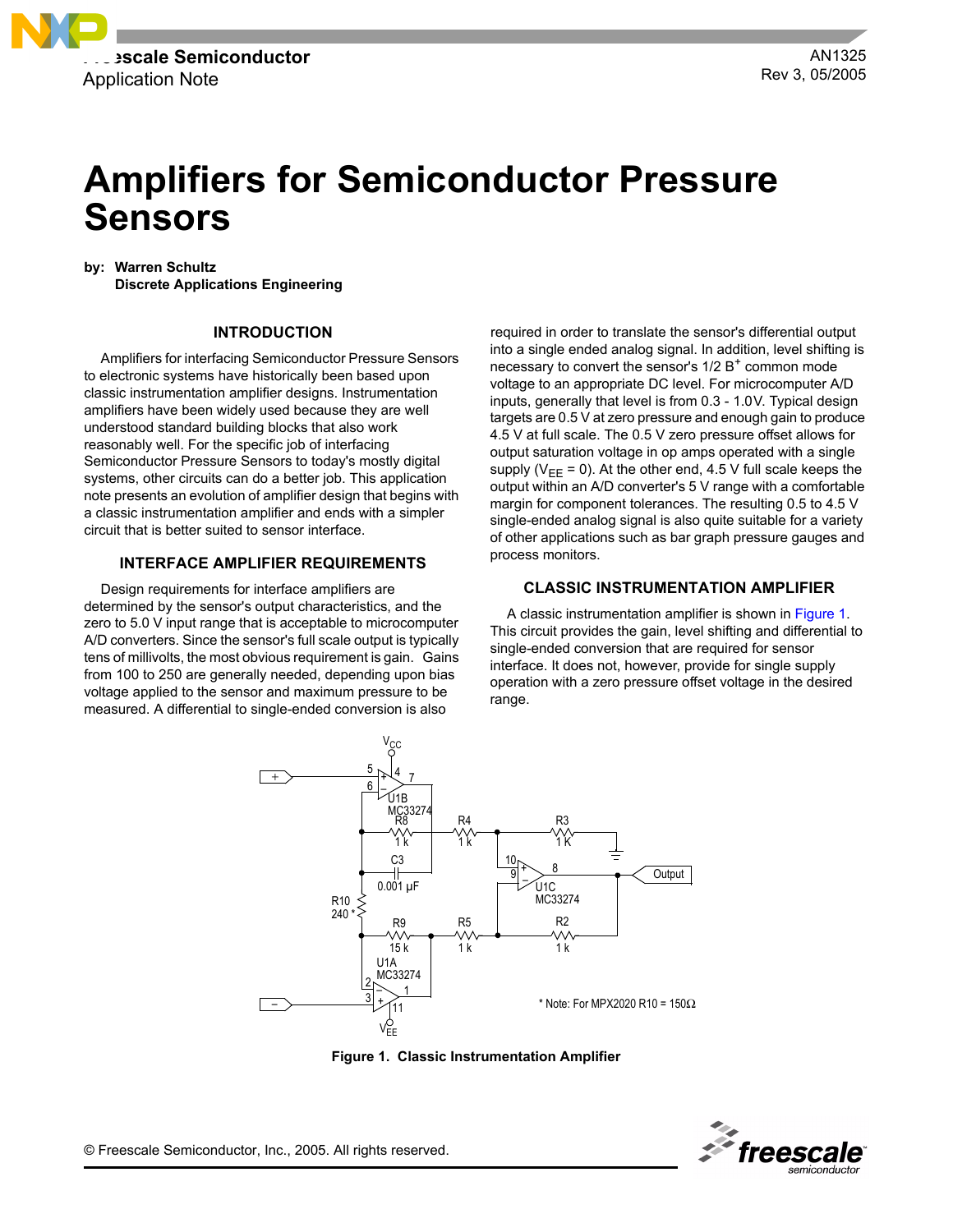



**Figure 2. Instrumentation Amplifier Interface**

<span id="page-1-0"></span>To provide the desired DC offset, a slight modification is made in [Figure 2](#page-1-0). R3 is connected to pin 14 of U1D, which supplies a buffered offset voltage that is derived from the wiper of R6. This voltage establishes a DC output for zero differential input. The translation is one to one. Whatever voltage appears at the wiper of R6 will, within component tolerances, appear as the zero pressure DC offset voltage at the output.

With R10 at 240  $\Omega$  gain is set for a nominal value of 125, providing a 4.0 V span for 32 mV of full scale sensor output. Setting the offset voltage to 0.75 V, results in a 0.75 V to 4.75 V output that is directly compatible with microprocessor A/D inputs.

This circuit works reasonably well, but has several notable limitations when made with discrete components. First, it has a relatively large number of resistors that have to be well matched. Failure to match these resistors degrades common mode rejection and initial tolerance on zero pressure offset voltage. It also has two amplifiers in one gain loop, which makes stability more of an issue than it is in the following two alternatives. This circuit also has more of a limitation on zero pressure offset voltage than the other two. The minimum output voltage of U1D restricts the minimum zero pressure offset voltage that can be accommodated, given component tolerances. The result is a 0.75 V zero pressure offset voltage, compared to 0.5 V for each of the following two circuits.

# **SENSOR SPECIFIC AMPLIFIER**

The limitations associated with classic instrumentation amplifiers suggest that alternate approaches to sensor interface design are worth looking at. One such approach is shown in Figure 3. It uses one quad op amp and several resistors to amplify and level shift the sensor's output.

Most of the amplification is done in U1A, which is configured as a differential amplifier. It is isolated from the sensor's minus output by U1B. The purpose of U1B is to prevent feedback current that flows through R5 and R6 from flowing into the sensor. At zero pressure the voltage from pin 2 to pin 4 on the sensor is zero V. For example, assume that the common mode voltage is 4.0 V. The zero pressure output voltage at pin 1 of U1A is then 4.0 V, since any other voltage would be coupled back to pin 2 via R6 and create a non zero bias across U1A's differential inputs. This 4.0 V zero pressure DC output voltage is then level translated to the desired zero pressure offset voltage by U1C and U1D. To see how the level translation works, assume the wiper of R9 is at ground. With 4.0 V at pin 12, pin 13 is also at 4.0 V. This leaves 4.0 V across (R3 + R9), which total essentially 1.0 k $\Omega$ . Since no current flows through R4, producing approximately 4.0 V across R4, as well. Adding the voltages  $(4.0 + 4.0)$  yields 8.0 V at pin 14. Similarly, 4.0 V at pin 10 implies 4.0 V at pin 9, and the drop across R2 is  $8.0$  V  $-4.0$  = 4.0 V. Again 4.0 V across R2 implies an equal drop across R1, and the voltage at pin 8 is 4.0  $V -$ 4.0 V. In practice, the output of U1C will not go all the way to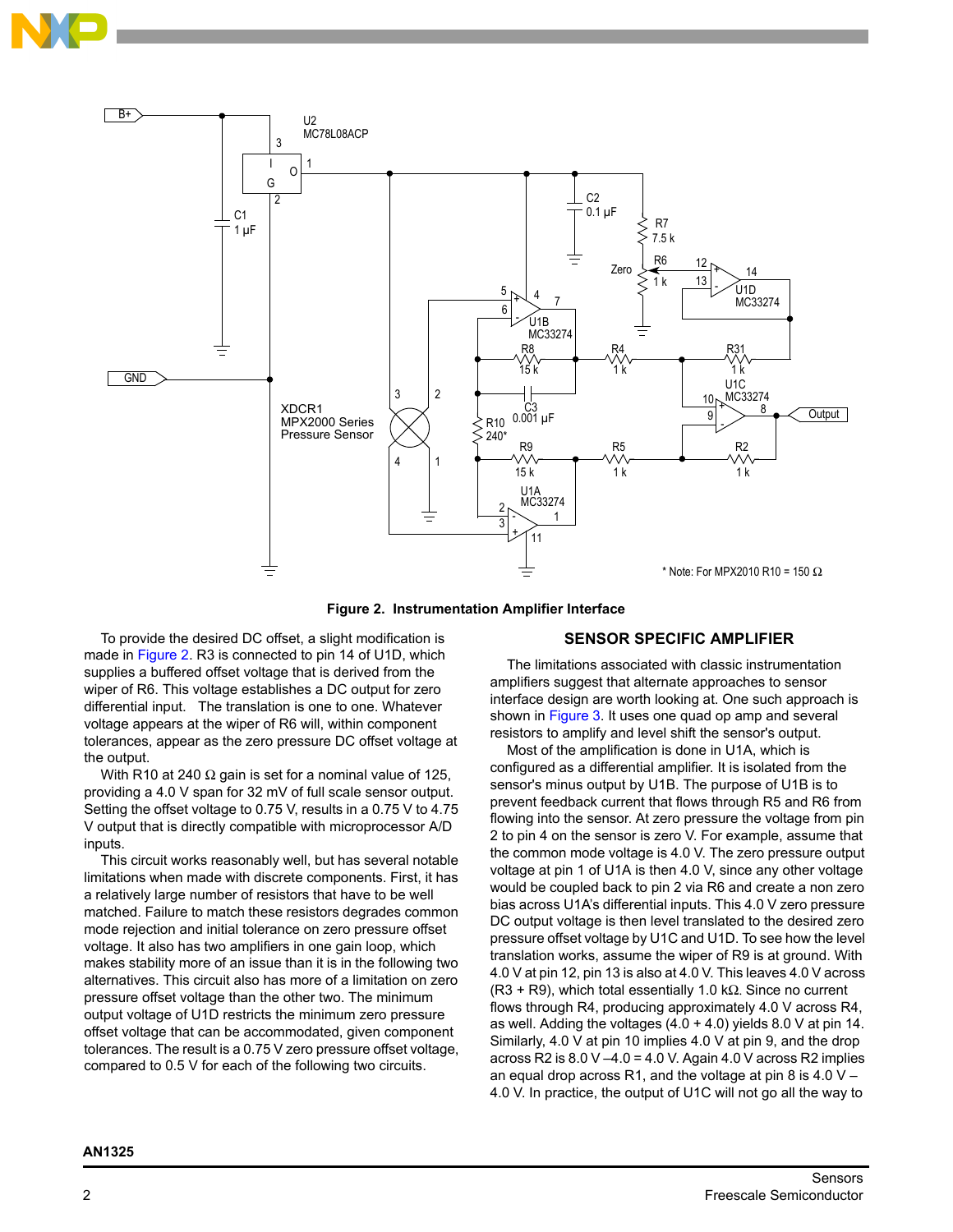

ground, and the voltage injected by R8 at the wiper of R9 is approximately translated into a DC offset.

Gain is approximately equal to R6/R5(R1/R2+1), which predicts 125 for the values shown in Figure 3. A more exact calculation can be performed by doing a nodal analysis, which yields 127. Cascading the gains of U1A and U1C using standard op amp gain equations does not give an exact result, because the sensor's negative going differential signal at pin 4 subtracts from the DC level that is amplified by U1C. Setting offset to 0.5 V results in an analog zero to full scale range of 0.5 to 4.5 V. For this DC output voltage to be independent of the sensor's common mode voltage it is necessary to satisfy the condition that  $R1/R2 = (R3+R9)/R4$ .



**Figure 3. Sensor Specific Amplifier**

This approach to interface amplifier design is an improvement over the classic instrument amplifier in that it uses fewer resistors, is inherently more stable, and provides a zero pressure output voltage that can be targeted at 0.5 V. It has the same tolerance problem from matching discrete resistors that is associated with classic instrument amplifiers.

# **SENSOR MINI AMP**

Further improvements can be made with the circuit that is shown in [Figure 4.](#page-3-0) It uses one dual op amp and several resistors to amplify and level shift the sensor's output. To see how this amplifier works, let's simplify it by grounding the output of voltage divider R3, R5 and assuming that the divider impedance is added to R6, such that  $R6 = 12.4$  k. If the common mode voltage at pins 2 and 4 of the sensor is 4.0 V, then pin 2 of U2A and pin 6 of U2B are also at 4.0 V. This puts 4.0 V across R6, producing 323 µA. Assuming that the current in R4 is equal to the current in R6, 323  $\mu$ A • 100  $\Omega$  produces a 32 mV drop across R4 which adds to the 4.0 V at pin 2. The output voltage at pin 1 of U2A is, therefore, 4.032 V. This puts 4.032 - 4.0 V across R2, producing 43 µA. The same current flowing through R1 again produces a voltage drop of 4.0 V, which sets the output at zero. Substituting a divider output greater than zero into this calculation reveals that the zero

pressure output voltage is equal to the output voltage of divider R3, R5. For this DC output voltage to be independent of the sensor's common mode voltage it is necessary to satisfy the condition that  $R1/R2 = R6/R4$ , where R6 includes the divider impedance.

Gain can be determined by assuming a differential output at the sensor and going through the same calculation. To do this assume 100 mV of differential output, which puts pin 2 of U2A at 3.95 V, and pin 6 of U2B at 4.05 V. Therefore, 3.95 V is applied to R6, generating 319 µA. This current flowing through R4 produces 31.9 mV, placing pin 1 of U2A at 3950  $mV + 31.9$  mV = 3982 mV. The voltage across R2 is then 4050 mV - 3982 mV = 68 mV, which produces a current of 91 $\mu$ A that flows into R1. The output voltage is then 4.05 V + (91  $\mu$ A • 93.1 k) = 12.5 V. Dividing 12.5 V by the 100 mV input yields a gain of 125, which provides a 4 V span for 32 mV of full scale sensor output. Setting divider R3, R5 at 0.5 V results in a 0.5 V to 4.5 V output that is comparable to the other two circuits.

This circuit performs the same function as the other two with significantly fewer components and lower cost. In most cases it is the optimum choice for a low cost interface amplifier.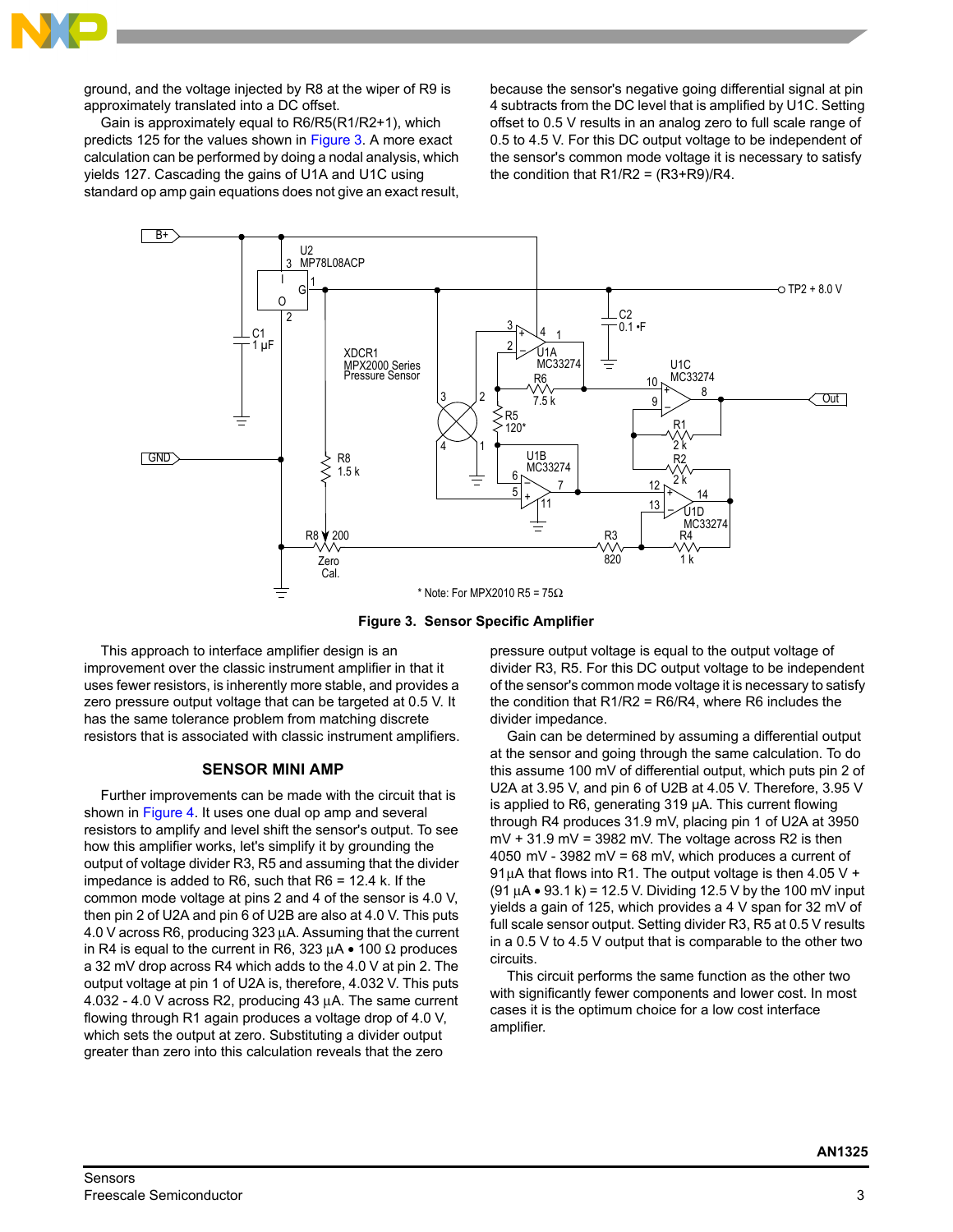



**Figure 4. Sensor Mini Amp**

<span id="page-3-0"></span>Performance differences between the three topologies are minor. Accuracy is much more dependent upon the quality of the resistors and amplifiers that are used and less dependent on which of the three circuits are chosen. For example, input offset voltage error is essentially the same for all three circuits. To a first order approximation, it is equal to total gain times the difference in offset between the two amplifiers that are directly tied to the sensor. Errors due to resistor tolerances are somewhat dependent upon circuit topology. However, they are much more dependent upon the choice of resistors. Choosing one percent resistors rather than five percent resistors has a much larger impact on performance than the minor differences that result from circuit topology. Assuming a zero pressure offset adjustment, any of these circuits with an MPX2000 series sensor, one percent resistors and an

MC33274 amplifier results in a  $\pm$ 5% pressure to voltage translation from 0 to 50°C. Software calibration can significantly improve these numbers and eliminate the need for analog trim.

# **CONCLUSION**

Although the classic instrumentation amplifier is the best known and most frequently used sensor interface amplifier, it is generally not the optimal choice for inexpensive circuits made from discrete components. The circuit that is shown in [Figure 4](#page-3-0) performs the same interface function with significantly fewer components, less board space and at a lower cost. It is generally the preferred interface topology for MPX2000 series semiconductor pressure sensors.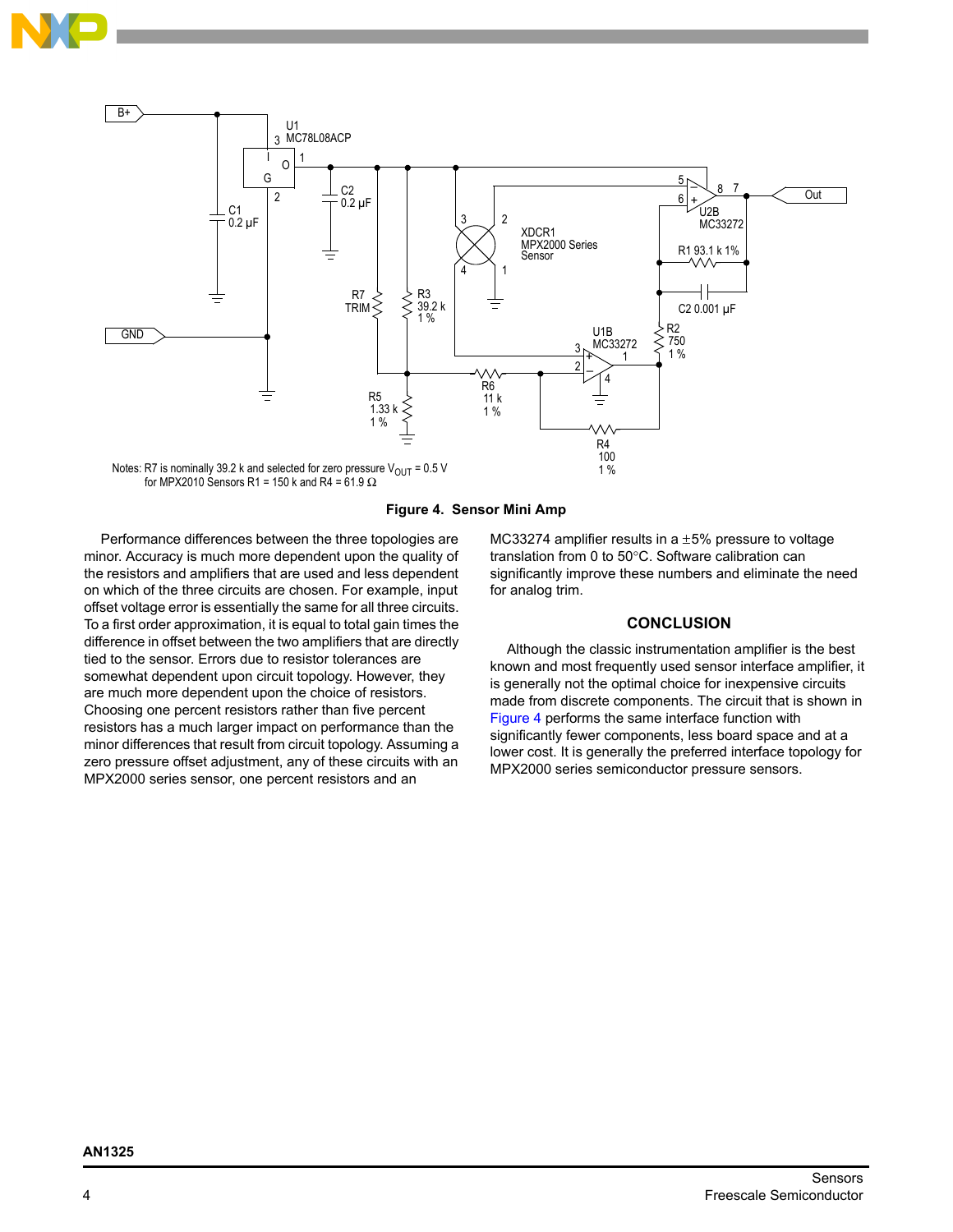

**College** 

**NOTES**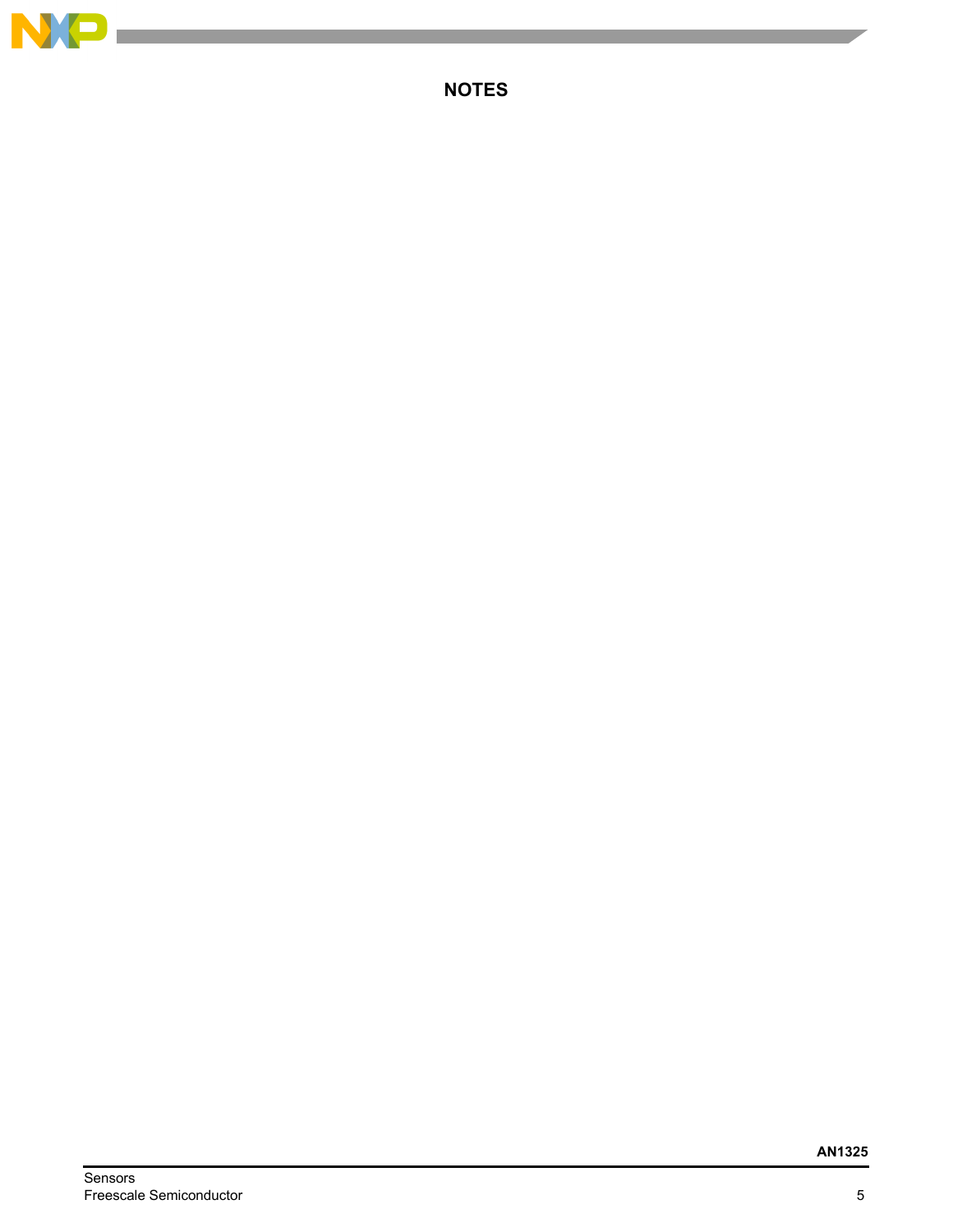

**NOTES**

# **AN1325**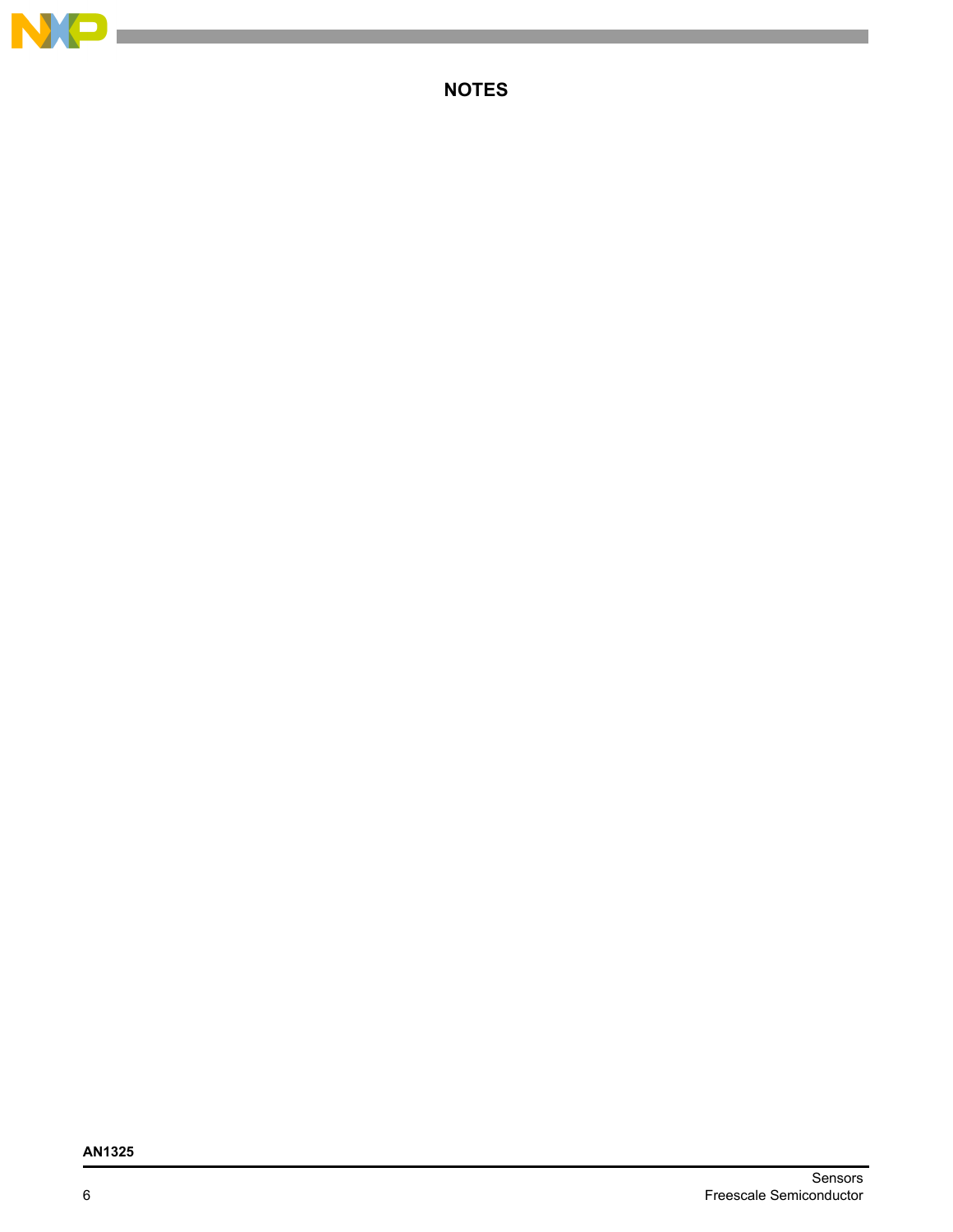

**College** 

**NOTES**